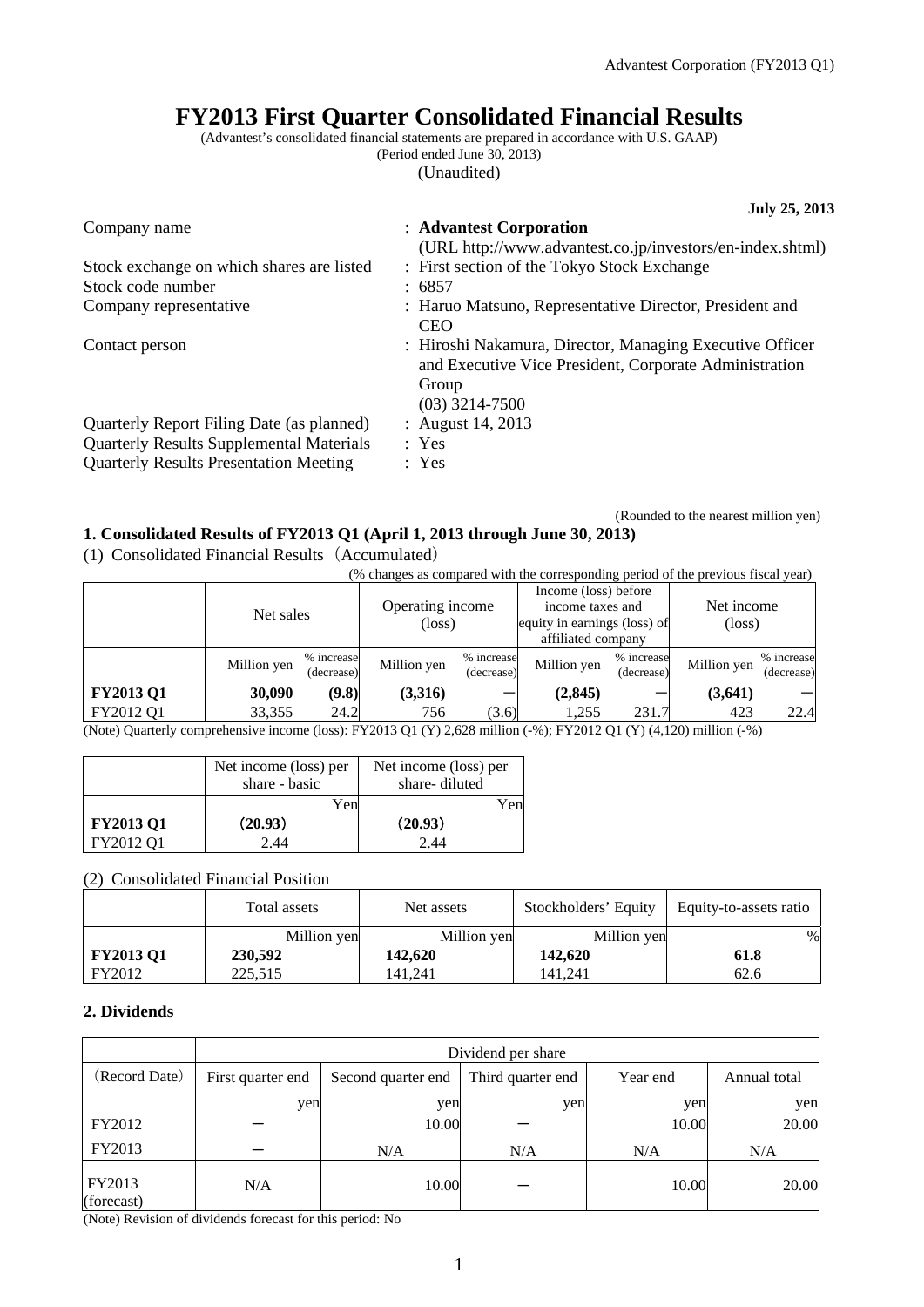#### **3. Projected Results for FY2013 (April 1, 2013 through March 31, 2014)**

| (% changes as compared with the corresponding period of the previous fiscal year) |             |      |                     |  |                                                                                     |  |               |      |                         |     |
|-----------------------------------------------------------------------------------|-------------|------|---------------------|--|-------------------------------------------------------------------------------------|--|---------------|------|-------------------------|-----|
|                                                                                   | Net sales   |      | Operating<br>income |  | Income before<br>income taxes and<br>equity in earnings<br>of affiliated<br>company |  | Net income    |      | Net income per<br>share |     |
|                                                                                   | Million yen |      | % Million yen       |  | % Million yen                                                                       |  | % Million yen | $\%$ |                         | Yen |
| FY2013 Q2<br>(Cumulative term)                                                    |             |      |                     |  |                                                                                     |  |               |      |                         |     |
| FY2013                                                                            | 160,000     | 20.4 | 13,000              |  | 13,000                                                                              |  | 9,800         |      | 56.34                   |     |

(Note) Revision of projected results for this period: No

Advantest doesn't report projected results for FY2013 Q2 (cumulative term).

#### **4. Others**

- (1) Material changes in subsidiaries during this period (changes in scope of consolidation resulting from changes in subsidiaries): No
- (2) Use of simplified accounting method and special accounting policy for quarterly consolidated financial statements: Yes

(Note) Please see "Business Results" 2. Others on page 6 for details.

- (3) Accounting changes:
	- 1) Changes based on revisions of accounting standard: Yes
	- 2) Changes other than 1) above: No
	- (Note) Please see "Business Results" 2. Others on page 7 for details.
- (4) Number of issued and outstanding stock (common stock):
	- 1) Number of issued and outstanding stock at the end of each fiscal period (including treasury stock):
	- FY2013 Q1 199,566,770 shares; FY2012 199,566,770 shares.
	- 2) Number of treasury stock at the end of each fiscal period:
	- FY2013 Q1 25,371,716 shares; FY2012 25,773,688 shares.
	- 3) Average number of outstanding stock for each period (cumulative term): FY2013 Q1 173,948,323 shares; FY2012 Q1 173,275,300 shares.

### **Status of Quarterly Review Procedures**

This quarterly financial results report is not subject to quarterly review procedures by independent auditors under Japan's Financial Instruments and Exchange Law. At the time of release of this report, such quarterly review procedures under the Financial Instruments and Exchange Law have not been completed.

#### **Explanation on the Appropriate Use of Future Earnings Projections and Other Special Instructions**

This document contains "forward-looking statements" that are based on Advantest's current expectations, estimates and projections. These forward-looking statements are subject to known and unknown risks, uncertainties and other factors that may cause Advantest's actual results, levels of activities, performance or achievements to be materially different from those expressed or implied by such forward-looking statements. These factors include: (i) changes in demand for the products and services produced and offered by Advantest's customers, including semiconductors, communications services and electronic goods; (ii) circumstances relating to Advantest's investment in technology, including its ability to timely develop products that meet the changing needs of semiconductor manufacturers, communications network equipment and components makers and service providers; (iii) significant changes in the competitive environment in the major markets where Advantest purchases materials, components and supplies for the production of its products or where its products are produced, distributed or sold; and (iv) changes in economic conditions, currency exchange rates or political stability in the major markets where Advantest procures materials, components and supplies for the production of its principal products or where its products are produced, distributed or sold. A discussion of these and other factors which may affect Advantest's actual results, levels of activities, performance or achievements is contained in the "Operating and Financial Review and Prospects", "Key Information - Risk Factors" and "Information on the Company" sections and elsewhere in Advantest's annual report on Form 20-F, which is on file with the United States Securities and Exchange Commission.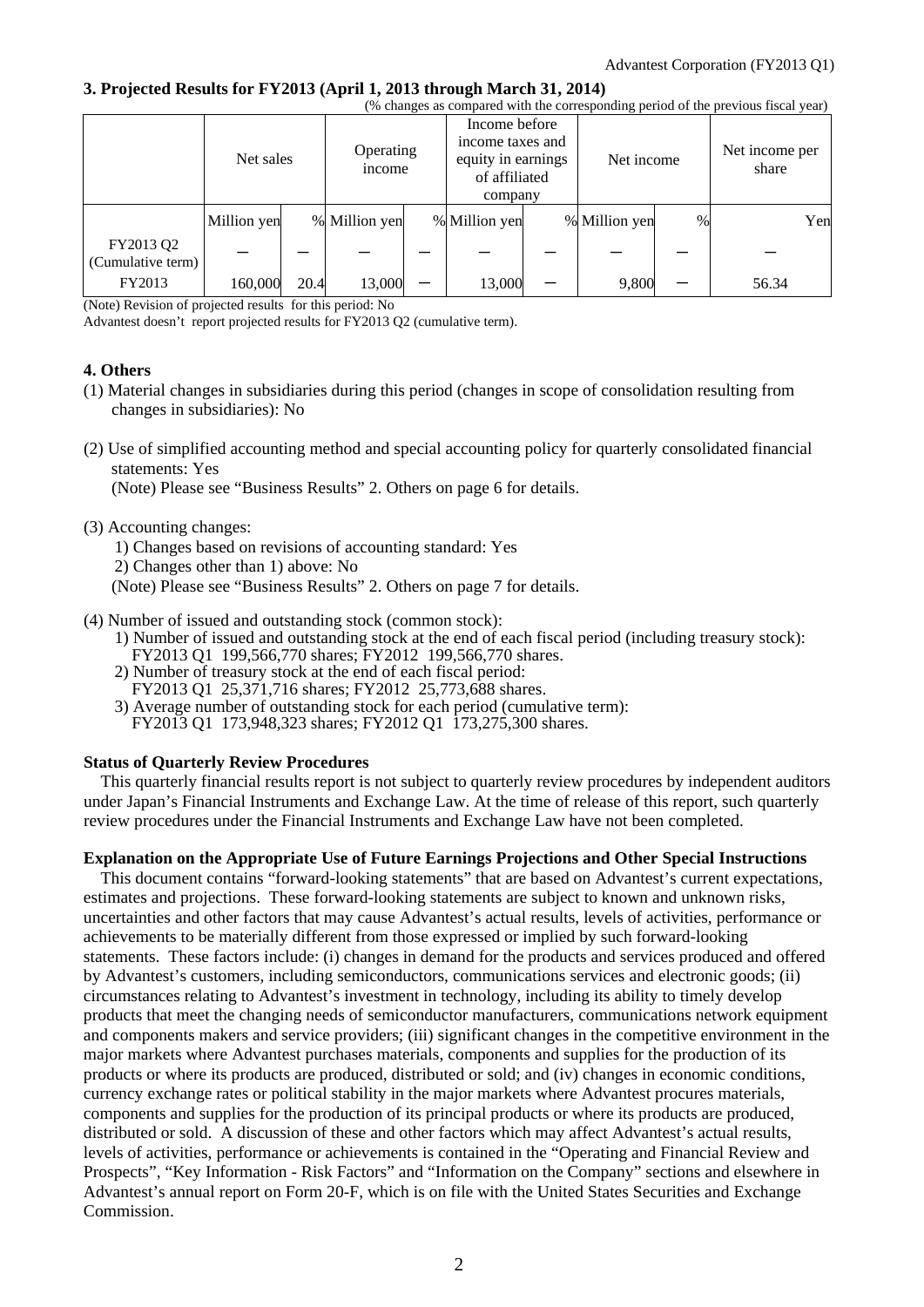## **Contents**

|                                                                                  | P. 4                                           |
|----------------------------------------------------------------------------------|------------------------------------------------|
|                                                                                  | P. 4                                           |
|                                                                                  | P. 6                                           |
|                                                                                  | P. 6                                           |
|                                                                                  | P. 6                                           |
| (1) Use of Simplified Accounting Method and Special Accounting Policy for        |                                                |
|                                                                                  | P. 6                                           |
|                                                                                  | P. 7                                           |
|                                                                                  | P. 8                                           |
|                                                                                  | P. 8                                           |
| (2) Consolidated Statements of Operations (Unaudited) ·························· | P.10                                           |
| (3) Consolidated Statements of Comprehensive Income (Loss) (Unaudited)           | P.11                                           |
| (4) Consolidated Statements of Cash Flows (Unaudited)                            | P.12                                           |
|                                                                                  | P.13                                           |
|                                                                                  | P.13                                           |
| (Notes on Significant Changes to Stockholders' Equity)                           | P.13                                           |
|                                                                                  | P.13                                           |
|                                                                                  | (5) Notes to Consolidated Financial Statements |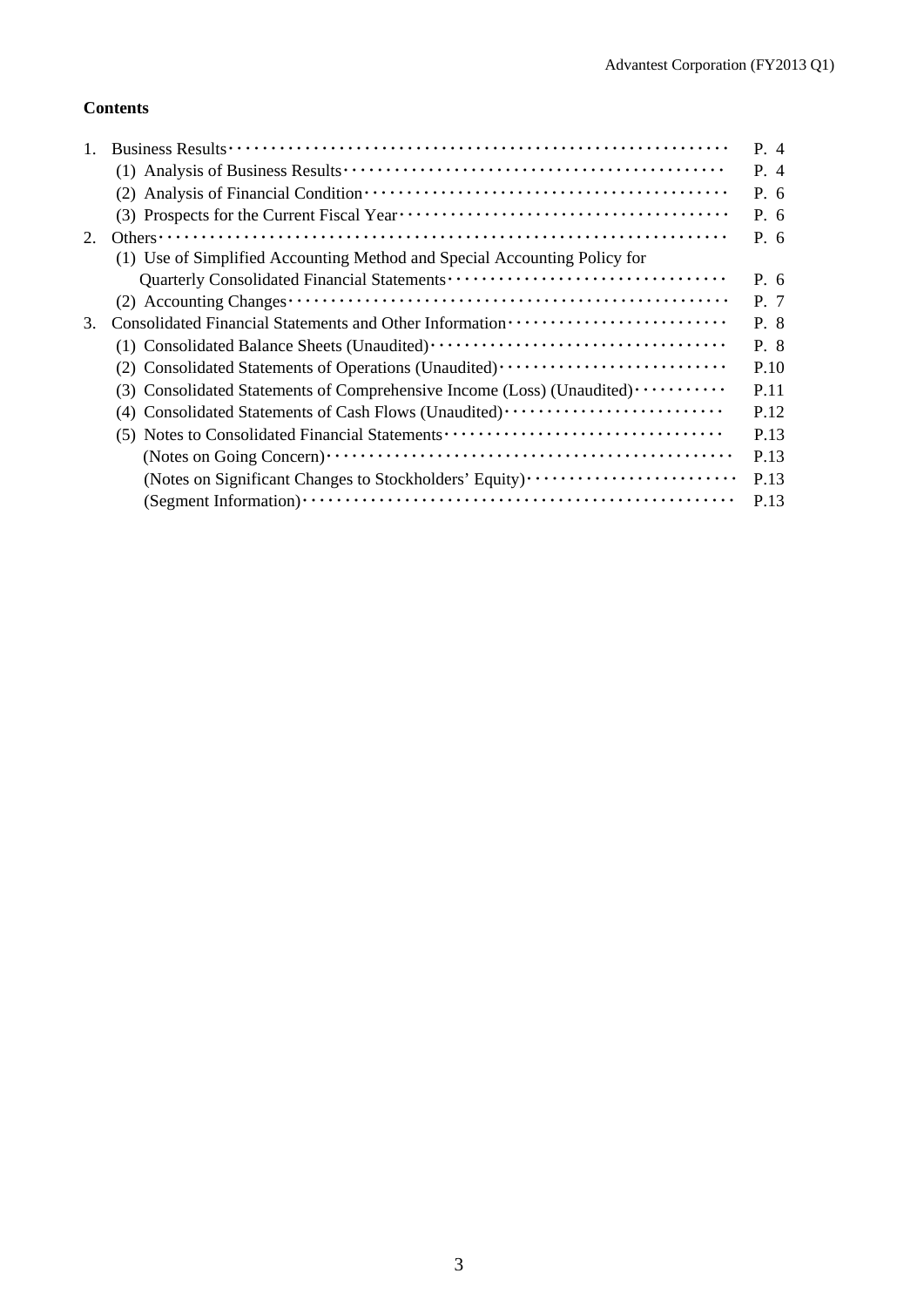(in billion yen)

#### 1. Business Results

#### (1) Analysis of Business Results

Consolidated Financial Results of FY2013 Q1 (April 1, 2013 through June 30, 2013)

|                                                                                             | Three months ended<br>June 30, 2012 | Three months ended<br>June 30, 2013 | As compared to the<br>corresponding period of<br>the previous<br>fiscal year<br>Increase (decrease) |
|---------------------------------------------------------------------------------------------|-------------------------------------|-------------------------------------|-----------------------------------------------------------------------------------------------------|
| Orders received                                                                             | 46.2                                | 39.5                                | $(14.5\%)$                                                                                          |
| Net sales                                                                                   | 33.4                                | 30.1                                | $(9.8\%)$                                                                                           |
| Operating income (loss)                                                                     | 0.8                                 | (3.3)                               |                                                                                                     |
| Income (loss) before income<br>taxes and equity in earnings<br>(loss) of affiliated company | 1.3                                 | (2.8)                               |                                                                                                     |
| Net income (loss)                                                                           | 0.4                                 | (3.6)                               |                                                                                                     |

During the first quarter, the overall global economy showed increasingly marked signs of a growth slowdown. The Japanese economy, on the other hand, showed signs of improvement as a result of the yen depreciation in the currency market. The United States economy continued its gradual recovery, with ongoing improvements in the employment picture and the housing market and brisk consumer spending. On the other hand, the sovereign debt crisis and the effects of fiscal tightening continued to weigh on European economies, while the emerging economies that have played driving roles in global expansion over the past few years faced a greater concern for a downturn, especially in China.

In the semiconductor industry, the influence of weaker PC demand in late 2012 through early 2013 had suppressed capital spending in most areas except for some leading-edge investments. However, the spring of 2013 saw chipmakers steadily shifting towards making capital expenditures as they were encouraged by the continuing growth of the mobile applications market. In addition to new investments in DRAM production, which had been most constrained in the industry, manufacturers also placed a stream of equipment orders for other types of semiconductor production, anticipating increased demand from mobile devices.

Amid this improving business environment, Advantest posted an increase in orders compared to the previous quarter despite failing to reach the level of the corresponding period in the last fiscal year, when several largevolume orders had a favorable impact. Sales in the first quarter remained depressed, owing to a lower backlog of orders at the end of the previous period, although Advantest expects to post sales growth in the second quarter. Earnings also suffered as a result of lower sales in the period and the increase in costs denominated in foreign currencies resulting from yen depreciation that exceeded initial estimates.

As a result of the above, orders received were (Y) 39.5 billion (a 14.5% decrease in comparison to the corresponding period of the previous fiscal year) and net sales were (Y) 30.1 billion (a 9.8% decrease in comparison to the corresponding period of the previous fiscal year). Operating loss was (Y) 3.3 billion, net loss before income taxes and equity in earnings of affiliated company was (Y) 2.8 billion, and net loss was (Y) 3.6 billion. The percentage of net sales to overseas customers was 91.1%. (which was 91.4% in the corresponding period of the previous fiscal year)

Conditions of business segments are described below.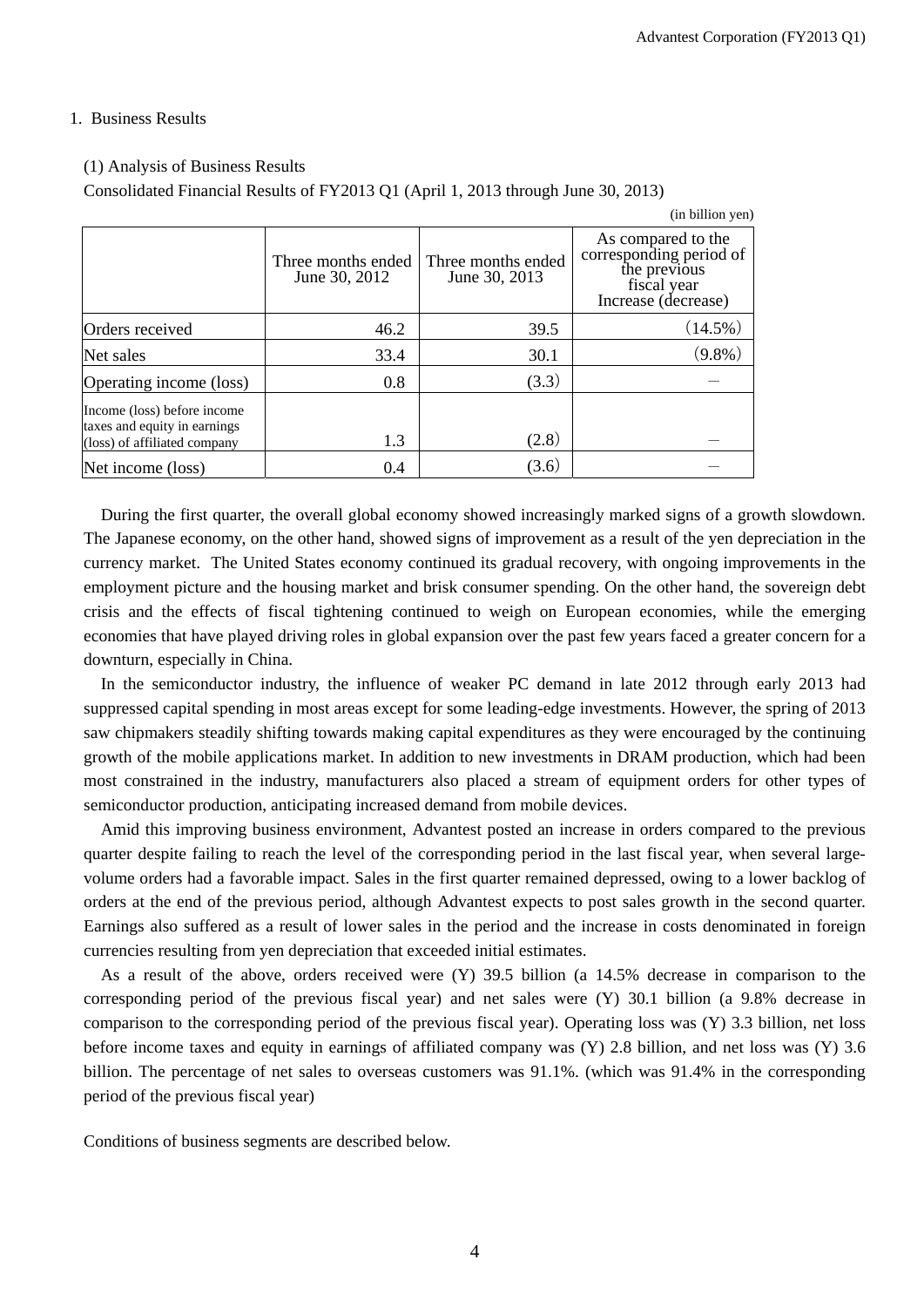|                         |                                     |                                     | (in billion yen)                                                                                    |
|-------------------------|-------------------------------------|-------------------------------------|-----------------------------------------------------------------------------------------------------|
|                         | Three months ended<br>June 30, 2012 | Three months ended<br>June 30, 2013 | As compared to the<br>corresponding period of<br>the previous<br>fiscal year<br>Increase (decrease) |
| Orders received         | 37.6                                | 28.2                                | $(25.1\%)$                                                                                          |
| Net sales               | 25.9                                | 21.0                                | $(18.8\%)$                                                                                          |
| Operating income (loss) | 3.3                                 | (1.3)                               |                                                                                                     |

<Semiconductor and Component Test System Segment>

The Semiconductor and Component Test System Segment experienced vibrant demand for non-memory test systems, mainly for communications semiconductors, as a result of the renewed move by manufacturers to expand production capacity for semiconductors used in mobile devices. Memory test systems, which were affected by capital expenditure restrictions in the previous fiscal year, also saw recovering demand, as expansion in mobile DRAM supply capacity accompanied improvements in memory chips function speed. Sales and income, however, were suppressed as a result of the low order backlog at the end of the previous quarter.

As a result of the above, orders received were (Y) 28.2 billion, (a 25.1% decrease in comparison to the corresponding period of the previous fiscal year), net sales were (Y) 21.0 billion (a 18.8% decrease in comparison to the corresponding period of the previous fiscal year), and operating loss was (Y) 1.3 billion.

 $\langle$  Mechatronics System segment $\langle$ 

|                         |                                     |                                     | (in billion yen)                                                                                    |
|-------------------------|-------------------------------------|-------------------------------------|-----------------------------------------------------------------------------------------------------|
|                         | Three months ended<br>June 30, 2012 | Three months ended<br>June 30, 2013 | As compared to the<br>corresponding period of<br>the previous<br>fiscal year<br>Increase (decrease) |
| Orders received         | 4.2                                 | 4.7                                 | 12.3%                                                                                               |
| Net sales               | 3.3                                 | 3.5                                 | 5.3%                                                                                                |
| Operating income (loss) | (1.1)                               | (1.4)                               |                                                                                                     |

Tracking the improving demand for memory test systems which has impact on this segment, Mechatronics System Segment posted growth in orders and sales, but continued to lag in terms of profit.

As a result of the above, orders received were (Y) 4.7 billion, (a 12.3% increase in comparison to the corresponding period of the previous fiscal year), net sales were (Y) 3.5 billion (a 5.3% increase in comparison to the corresponding period of the previous fiscal year), and operating loss was  $(Y)$ 1.4 billion.

<Services, Support and Others Segment>

|                  |                                     |                                     | (in billion yen)                                                                                    |
|------------------|-------------------------------------|-------------------------------------|-----------------------------------------------------------------------------------------------------|
|                  | Three months ended<br>June 30, 2012 | Three months ended<br>June 30, 2013 | As compared to the<br>corresponding period of<br>the previous<br>fiscal year<br>Increase (decrease) |
| Orders received  | 4.7                                 | 6.7                                 | 42.0%                                                                                               |
| Net sales        | 4.6                                 | 5.6                                 | 22.5%                                                                                               |
| Operating income | 0.0                                 | 0.4                                 | 14.4 times                                                                                          |

Supported by the growth in the number of installed test systems, Services, Support and Others Segment saw increased customer demand for service contracts.

As a result of the above, orders received were (Y) 6.7 billion, (a 42.0% increase in comparison to the corresponding period of the previous fiscal year), net sales were (Y) 5.6 billion (a 22.5% increase in comparison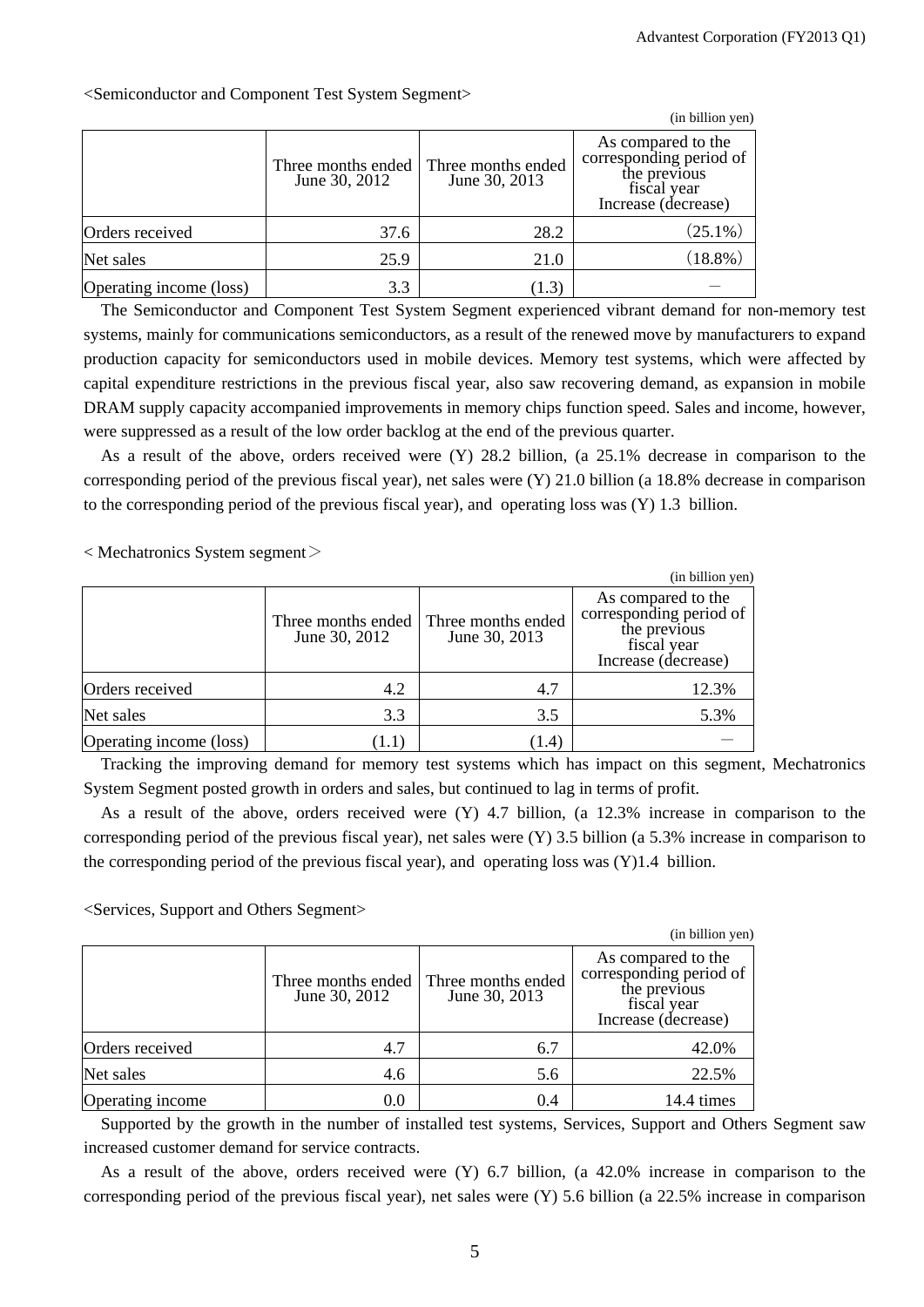to the corresponding period of the previous fiscal year), and operating income was (Y) 0.4 billion (a 14.4 times increase in comparison to the corresponding period of the previous fiscal year).

#### (2) Analysis of Financial Condition

Total assets at June 30, 2013 amounted to (Y) 230.6 billion, an increase of (Y) 5.1 billion compared to March 31, 2013, primarily due to an increase of (Y) 3.2 billion in goodwill caused primarily by yen depreciation and (Y) 1.6 billion in cash and cash equivalents. The amount of total liabilities was (Y) 88.0 billion, an increase of (Y) 3.7 billion compared to March 31, 2013, primarily due to an increase of (Y) 2.1 billion in trade accounts payable. Stockholders' equity was (Y) 142.6 billion. Equity to assets ratio was 61.8 %, a decrease of 0.8 percentage points from March 31, 2013.

#### (Cash Flow Condition)

Cash and cash equivalents held at June 30, 2013 were (Y) 47.3 billion, an increase of (Y) 1.6 billion from March 31, 2013. Significant cash flows during the first quarter of this fiscal year and their causes are described below.

Net cash provided by operating activities was  $(Y)$  2.8 billion (net cash outflow  $(Y)$  1.9 billion in the corresponding period of the previous fiscal year). This amount was primarily attributable to a decrease of (Y) 2.2 billion in trade accounts receivable and an increase of (Y) 1.7 billion in trade accounts payable, respectively, and adjustments of non cash items such as depreciation and amortization, despite the net loss being (Y) 3.6 billion.

Net cash used in investing activities was (Y) 2.0 billion (net cash outflow (Y) 3.3 billion in the corresponding period of the previous fiscal year). This amount was primarily attributable to payments for acquisition of tangible fixed assets in the amount of (Y) 1.4 billion and acquisition of the subsidiary in (Y) 1.2 billion.

Net cash used in financing activities was  $(Y)$  1.1 billion (net cash outflow  $(Y)$ ) 1.6 billion in the corresponding period of the previous fiscal year). This amount was primarily attributable to dividends paid of (Y) 1.6 billion.

### (3) Prospects for the Current Fiscal Year

 As mobile device sales volume is expected to continue to grow strongly due to the worldwide adoption of smartphones and tablet devices, major semiconductor manufacturers have rediscovered their appetite for capital expenditures, with stronger interest in increasing production of leading-edge semiconductors. Advantest therefore expects demand for the test systems to begin to increase. For FY2013, Advantest forecasts net sales of (Y) 160.0 billion, operating income of (Y) 13.0 billion, and net income of (Y) 9.8 billion. These forecasts are unchanged from our announcement in April 2013, and are based on foreign exchange rates of 90 Yen to the US dollar and 120 Yen to the Euro.

In June 2013, Advantest completed its acquisition of W2BI.COM, INC ("W2BI"), a provider of system level test automation software focusing on wireless communications, making W2BI a wholly-owned subsidiary of Advantest's US subsidiary, Advantest America, Inc. Advantest expects to leverage its global sales and support network and will endeavor to maximize its earnings in the rapidly growing mobile device testing market.

#### 2. Others

(1) Use of Simplified Accounting Method and Special Accounting Policy for Quarterly Consolidated Financial Statements

Tax expense is measured using an estimated annual effective tax rate. Advantest makes, at the end of the first quarter, its best estimate of the annual effective tax rate for the full fiscal year and uses that rate to provide for income taxes on a current year-to-date basis. The estimated effective tax rate includes the deferred tax effects of expected year-end temporary differences and carryforwards, and the effects of valuation allowances for deferred tax assets.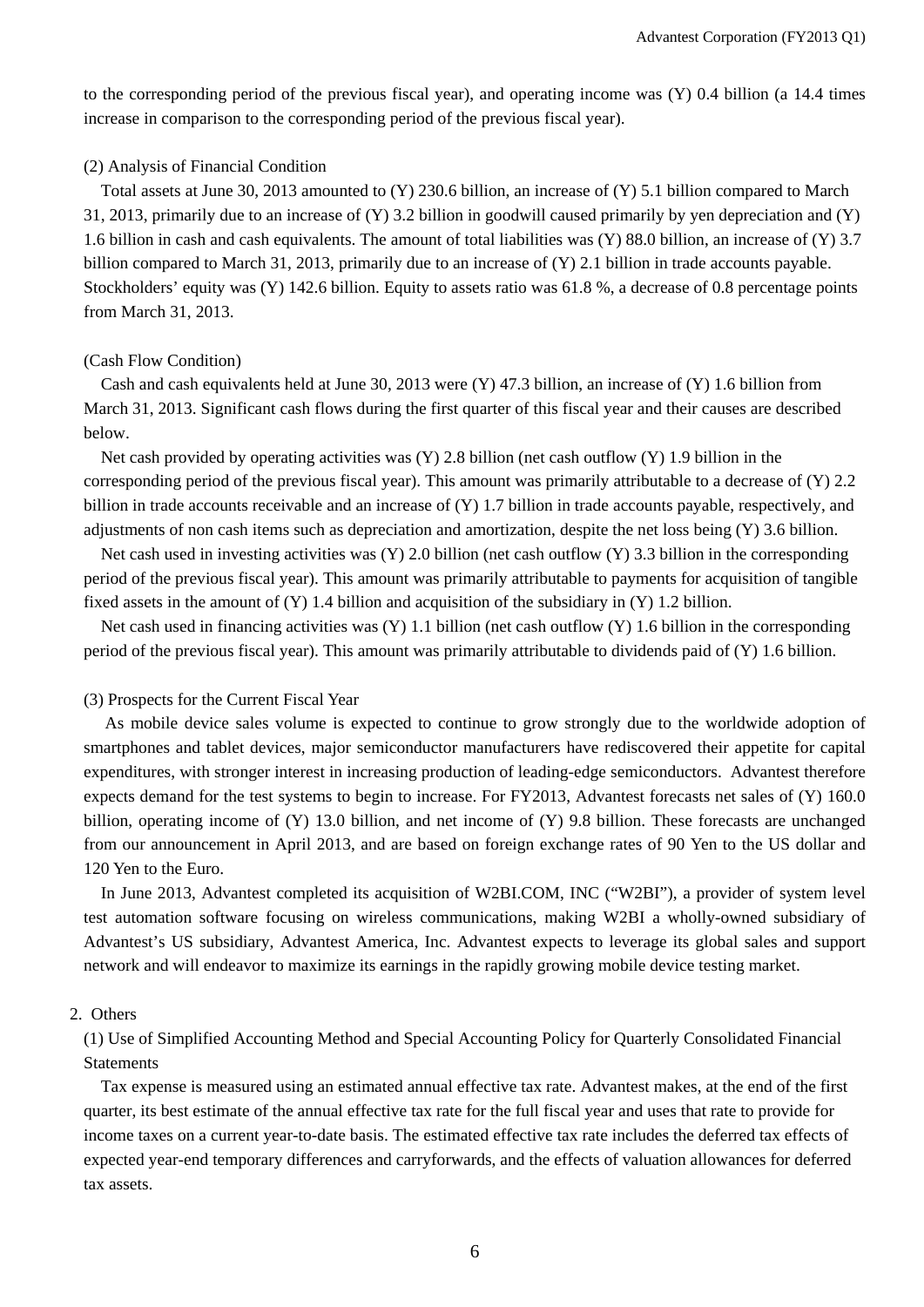#### (2) Accounting Changes

In July 2012, the FASB amended the accounting guidance to simplify how entities test indefinite-lived intangible assets for impairment which improve consistency in impairment testing requirements among long-lived asset categories. The guidance permits an assessment of qualitative factors to determine whether it is more likely than not that the fair value of an indefinite-lived intangible asset is less than its carrying value. For assets in which this assessment concludes it is more likely than not that the fair value is more than its carrying value, the guidance eliminates the requirement to perform quantitative impairment testing as outlined in the previously issued standards. The guidance was adopted by Advantest in the first quarter beginning April 1, 2013. The adoption of the guidance did not have a significant impact on its consolidated results of operations and financial condition.

In February 2013, the FASB finalized the accounting guidance for reporting of amounts reclassified out of accumulated other comprehensive income. This new guidance requires an entity to provide information about the amounts reclassified out of accumulated other comprehensive income by component. The guidance was adopted by Advantest in the first quarter beginning April 1, 2013. The adoption of the guidance did not have a significant impact on its consolidated results of operations and financial condition.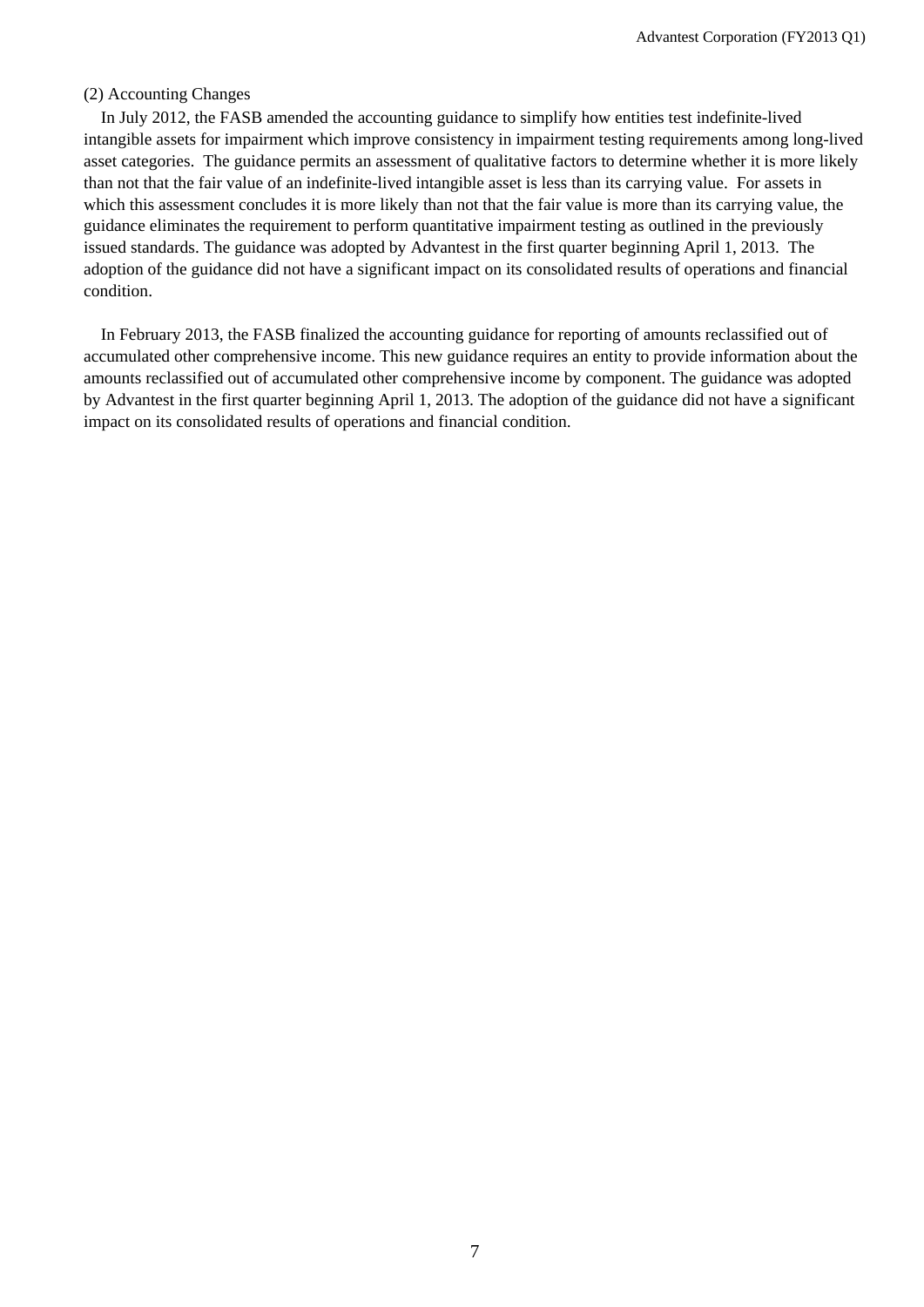## 3. Consolidated Financial Statements and Other Information

## (1)Consolidated Balance Sheets (Unaudited)

|                                    | <b>Yen (Millions)</b> |                       |               |  |  |
|------------------------------------|-----------------------|-----------------------|---------------|--|--|
| <b>Assets</b>                      |                       | <b>March 31, 2013</b> | June 30, 2013 |  |  |
|                                    |                       |                       |               |  |  |
| Current assets:                    |                       |                       |               |  |  |
| Cash and cash equivalents          | ¥                     | 45,668                | 47,252        |  |  |
| Trade receivables, net             |                       | 26,953                | 25,351        |  |  |
| Inventories                        |                       | 31,849                | 32,724        |  |  |
| Other current assets               |                       | 8,319                 | 8,608         |  |  |
| Total current assets               |                       | 112,789               | 113,935       |  |  |
|                                    |                       |                       |               |  |  |
| Investment securities              |                       | 5,923                 | 6,161         |  |  |
| Property, plant and equipment, net |                       | 41,368                | 41,278        |  |  |
| Intangible assets, net             |                       | 15,833                | 16,108        |  |  |
| Goodwill                           |                       | 41,670                | 44,894        |  |  |
| Other assets                       |                       | 7,932                 | 8,216         |  |  |
| Total assets                       | ¥                     | 225,515               | 230,592       |  |  |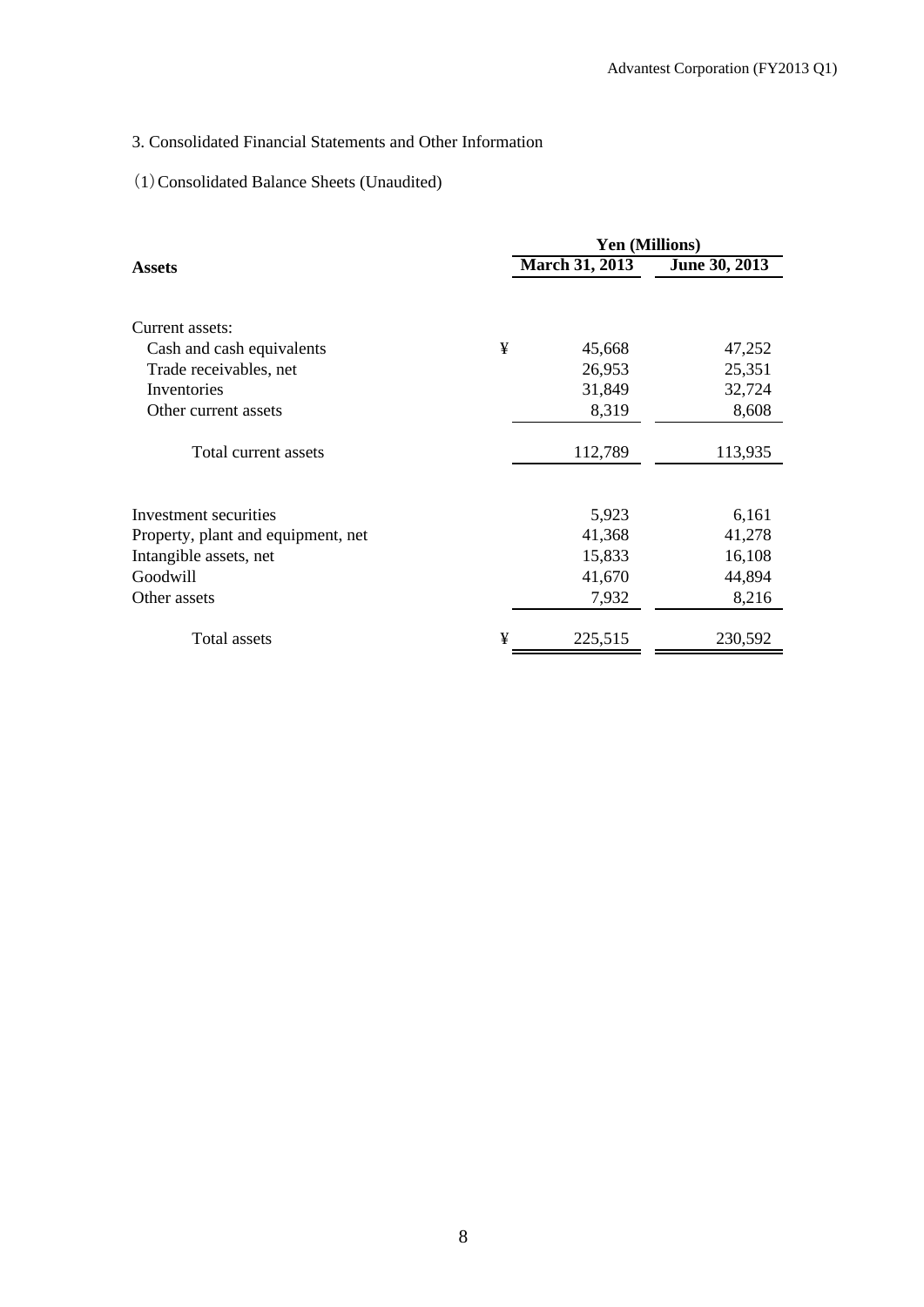| <b>Yen (Millions)</b> |                |               |  |
|-----------------------|----------------|---------------|--|
|                       | March 31, 2013 | June 30, 2013 |  |
|                       |                |               |  |
|                       |                |               |  |
| ¥                     | 10,380         | 12,526        |  |
|                       | 7,910          | 7,964         |  |
|                       | 1,436          | 1,855         |  |
|                       | 1,889          | 1,927         |  |
|                       | 3,198          | 2,989         |  |
|                       | 3,087          | 3,684         |  |
|                       | 27,900         | 30,945        |  |
|                       | 25,000         | 25,000        |  |
|                       | 26,785         | 27,221        |  |
|                       | 4,589          | 4,806         |  |
|                       | 84,274         | 87,972        |  |
|                       |                |               |  |
|                       |                |               |  |
|                       | 32,363         | 32,363        |  |
|                       | 42,801         | 42,624        |  |
|                       | 170,626        | 164,390       |  |
|                       | (6,929)        | (660)         |  |
|                       | (97, 620)      | (96,097)      |  |
|                       | 141,241        | 142,620       |  |
| ¥                     | 225,515        | 230,592       |  |
|                       |                |               |  |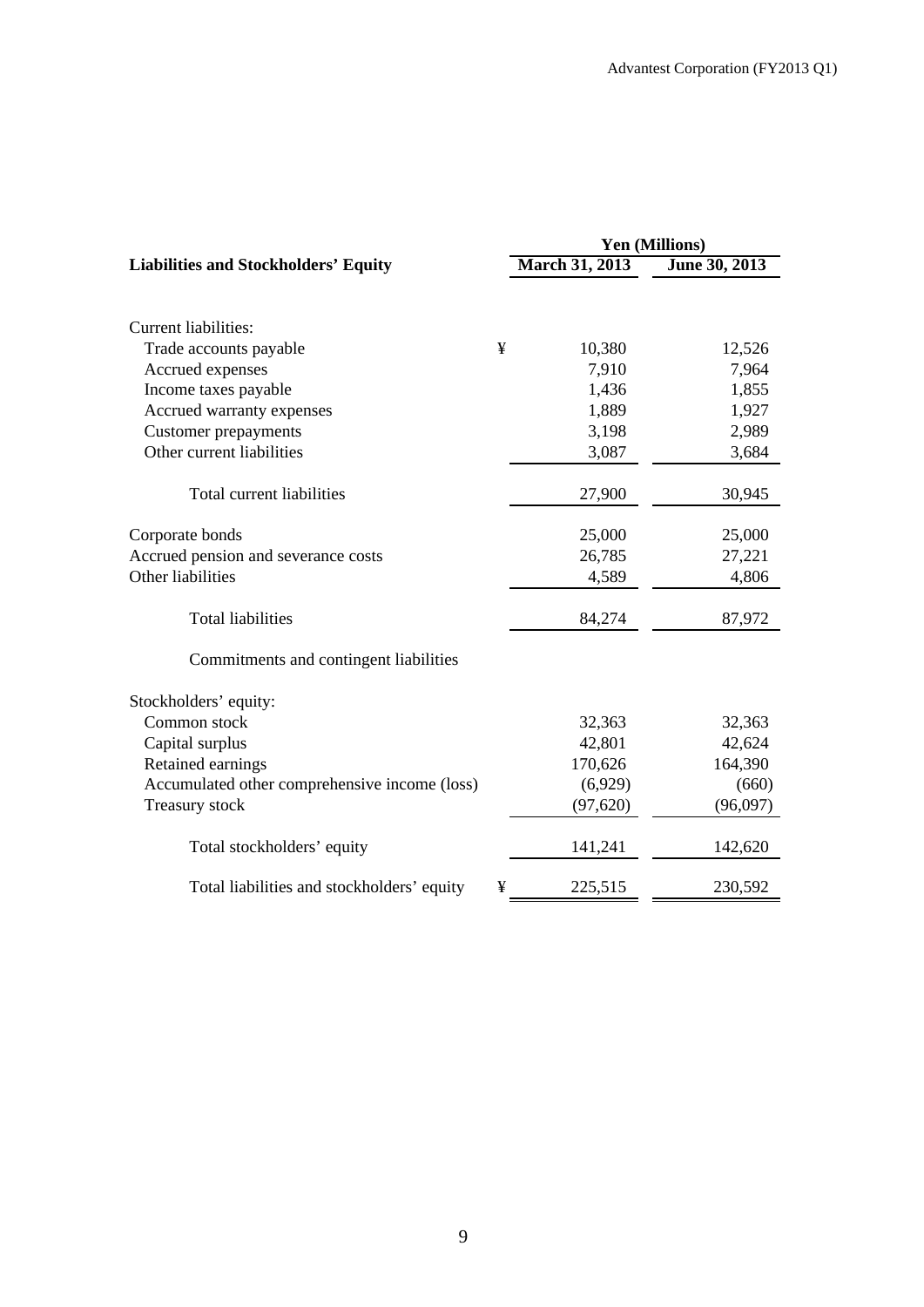# (2)Consolidated Statements of Operations (Unaudited)

|                                                 | Yen (Millions)                      |                                     |  |  |
|-------------------------------------------------|-------------------------------------|-------------------------------------|--|--|
|                                                 | Three months ended<br>June 30, 2012 | Three months ended<br>June 30, 2013 |  |  |
| ¥<br>Net sales                                  | 33,355                              | 30,090                              |  |  |
| Cost of sales                                   | 15,797                              | 14,798                              |  |  |
| Gross profit                                    | 17,558                              | 15,292                              |  |  |
| Research and development expenses               | 8,054                               | 8,720                               |  |  |
| Selling, general and administrative expenses    | 8,748                               | 9,888                               |  |  |
| Operating income (loss)                         | 756                                 | (3,316)                             |  |  |
| Other income (expense):                         |                                     |                                     |  |  |
| Interest and dividend income                    | 68                                  | 76                                  |  |  |
| Interest expense                                | (30)                                | (34)                                |  |  |
| Gain on sale of investment securities           |                                     | 492                                 |  |  |
| Other, net                                      | 461                                 | (63)                                |  |  |
| Total other income (expense)                    | 499                                 | 471                                 |  |  |
| Income (loss) before income taxes and equity    |                                     |                                     |  |  |
| in earnings (loss) of affiliated company        | 1,255                               | (2,845)                             |  |  |
| Income taxes (benefit)                          | 853                                 | 798                                 |  |  |
| Equity in earnings (loss) of affiliated company | 21                                  | $\overline{2}$                      |  |  |
| ¥<br>Net income (loss)                          | 423                                 | (3,641)                             |  |  |

|                                                         |   | Yen                                        |                                     |  |
|---------------------------------------------------------|---|--------------------------------------------|-------------------------------------|--|
|                                                         |   | Three months ended<br><b>June 30, 2012</b> | Three months ended<br>June 30, 2013 |  |
| Net income (loss) per share:<br><b>Basic</b><br>Diluted | ¥ | 2.44<br>2.44                               | (20.93)<br>(20.93)                  |  |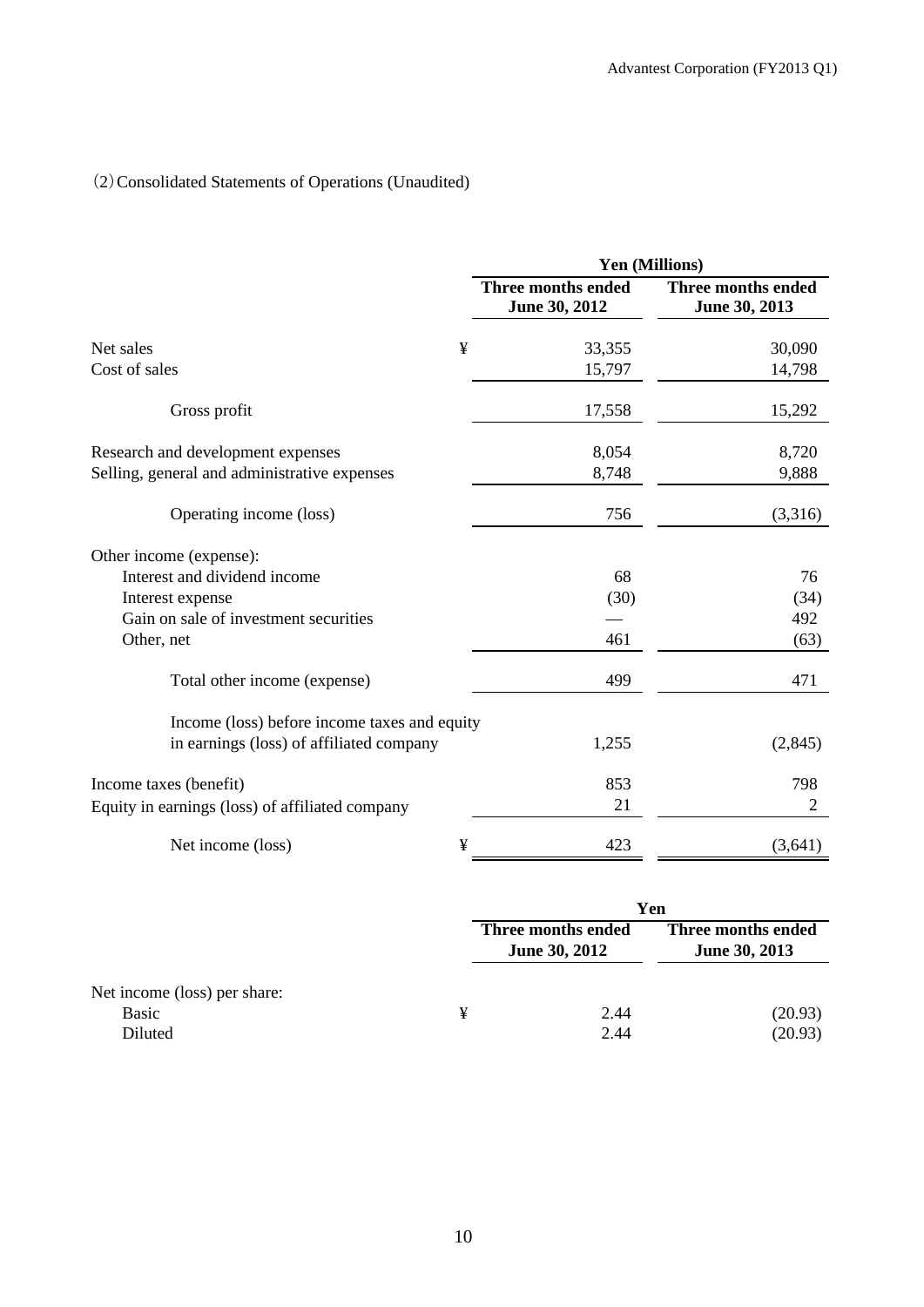## (3)Consolidated Statements of Comprehensive Income (Loss) (Unaudited)

|                                                                                                  |   | <b>Yen (Millions)</b>               |                                     |  |
|--------------------------------------------------------------------------------------------------|---|-------------------------------------|-------------------------------------|--|
|                                                                                                  |   | Three months ended<br>June 30, 2012 | Three months ended<br>June 30, 2013 |  |
| Comprehensive income (loss)                                                                      |   |                                     |                                     |  |
| Net income (loss)                                                                                | ¥ | 423                                 | (3,641)                             |  |
| Other comprehensive income (loss), net of tax                                                    |   |                                     |                                     |  |
| Foreign currency translation adjustments                                                         |   | (4,236)                             | 5,966                               |  |
| Net unrealized gains (losses) on investment securities:<br>Net unrealized gains (losses) arising |   |                                     |                                     |  |
| during the period                                                                                |   | (591)                               | 502                                 |  |
| Less reclassification adjustments for net<br>gains (losses) realized in earnings                 |   |                                     | (318)                               |  |
| Net unrealized gains (losses)                                                                    |   | (591)                               | 184                                 |  |
| Pension related adjustments                                                                      |   | 284                                 | 119                                 |  |
| Total other comprehensive income (loss)                                                          |   | (4, 543)                            | 6,269                               |  |
| Total comprehensive income (loss)                                                                | ¥ | (4,120)                             | 2,628                               |  |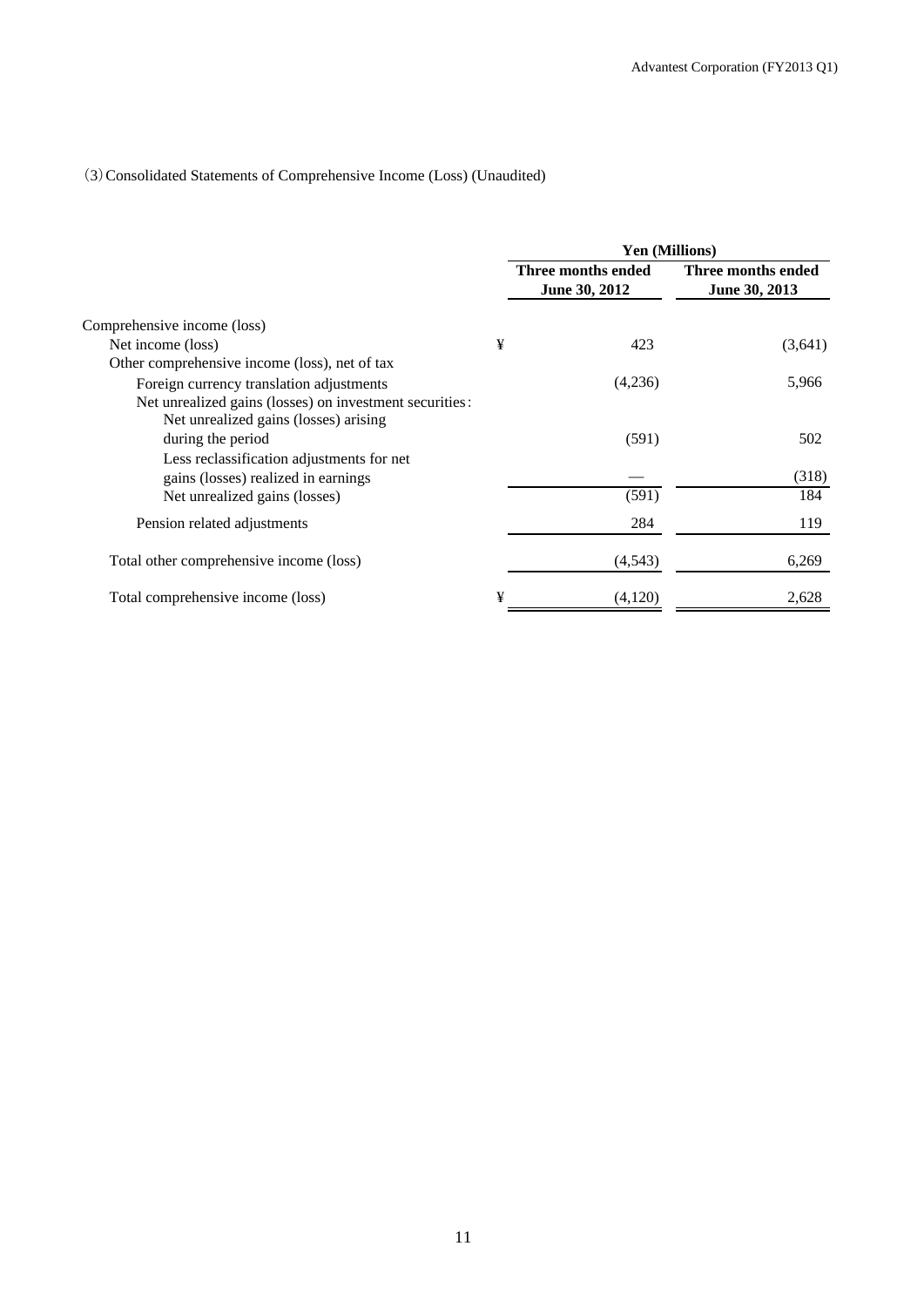### (4)Consolidated Statements of Cash Flows (Unaudited)

|                                                                  | Yen (Millions)                      |                                     |  |
|------------------------------------------------------------------|-------------------------------------|-------------------------------------|--|
|                                                                  | Three months ended<br>June 30, 2012 | Three months ended<br>June 30, 2013 |  |
| Cash flows from operating activities:                            |                                     |                                     |  |
| Net income (loss)                                                | ¥<br>423                            | (3,641)                             |  |
| Adjustments to reconcile net income (loss) to net cash           |                                     |                                     |  |
| provided by (used in) operating activities:                      |                                     |                                     |  |
| Depreciation and amortization                                    | 1,892                               | 2,321                               |  |
| Deferred income taxes                                            | (9)                                 | 252                                 |  |
| Changes in assets and liabilities:                               |                                     |                                     |  |
| Trade receivables                                                | (994)                               | 2,204                               |  |
| Inventories                                                      | (3,794)                             | (378)                               |  |
| Trade accounts payable                                           | 3,543                               | 1,734                               |  |
| Accrued expenses                                                 | (3,315)                             | (69)                                |  |
| Income taxes payable                                             | 643                                 | 354                                 |  |
| Accrued warranty expenses                                        | (49)                                | 16                                  |  |
| Customer prepayments                                             | 45                                  | (349)                               |  |
| Accrued pension and severance costs                              | 35                                  | 292                                 |  |
| Other                                                            | (290)                               | 30                                  |  |
|                                                                  |                                     |                                     |  |
| Net cash provided by (used in) operating activities              | (1,870)                             | 2,766                               |  |
|                                                                  |                                     |                                     |  |
| Cash flows from investing activities:                            |                                     |                                     |  |
| Proceeds from sale of available-for-sale securities              |                                     | 669                                 |  |
| Acquisition of subsidiary, net of cash acquired                  |                                     | (1,168)                             |  |
| Proceeds from sale of property, plant and equipment              | 22                                  | 179                                 |  |
| Purchases of property, plant and equipment                       | (3,129)                             | (1, 415)                            |  |
| Purchases of intangible assets                                   | (98)                                | (225)                               |  |
| Other                                                            | (45)                                | (9)                                 |  |
| Net cash provided by (used in) investing activities              | (3,250)                             | (1,969)                             |  |
| Cash flows from financing activities:                            |                                     |                                     |  |
| Increase (decrease) in short term debt                           | (25,000)                            |                                     |  |
| Proceeds from issuance of corporate bonds                        | 25,000                              |                                     |  |
| Dividends paid                                                   | (1,577)                             | (1,591)                             |  |
| Other                                                            | 8                                   | 483                                 |  |
| Net cash provided by (used in) financing activities              | (1,569)                             | (1,108)                             |  |
| Net effect of exchange rate changes on cash and cash equivalents | (1,535)                             | 1,895                               |  |
| Net change in cash and cash equivalents                          | (8,224)                             | 1,584                               |  |
| Cash and cash equivalents at beginning of period                 | 58,218                              | 45,668                              |  |
| Cash and cash equivalents at end of period                       | ¥<br>49,994                         | 47,252                              |  |